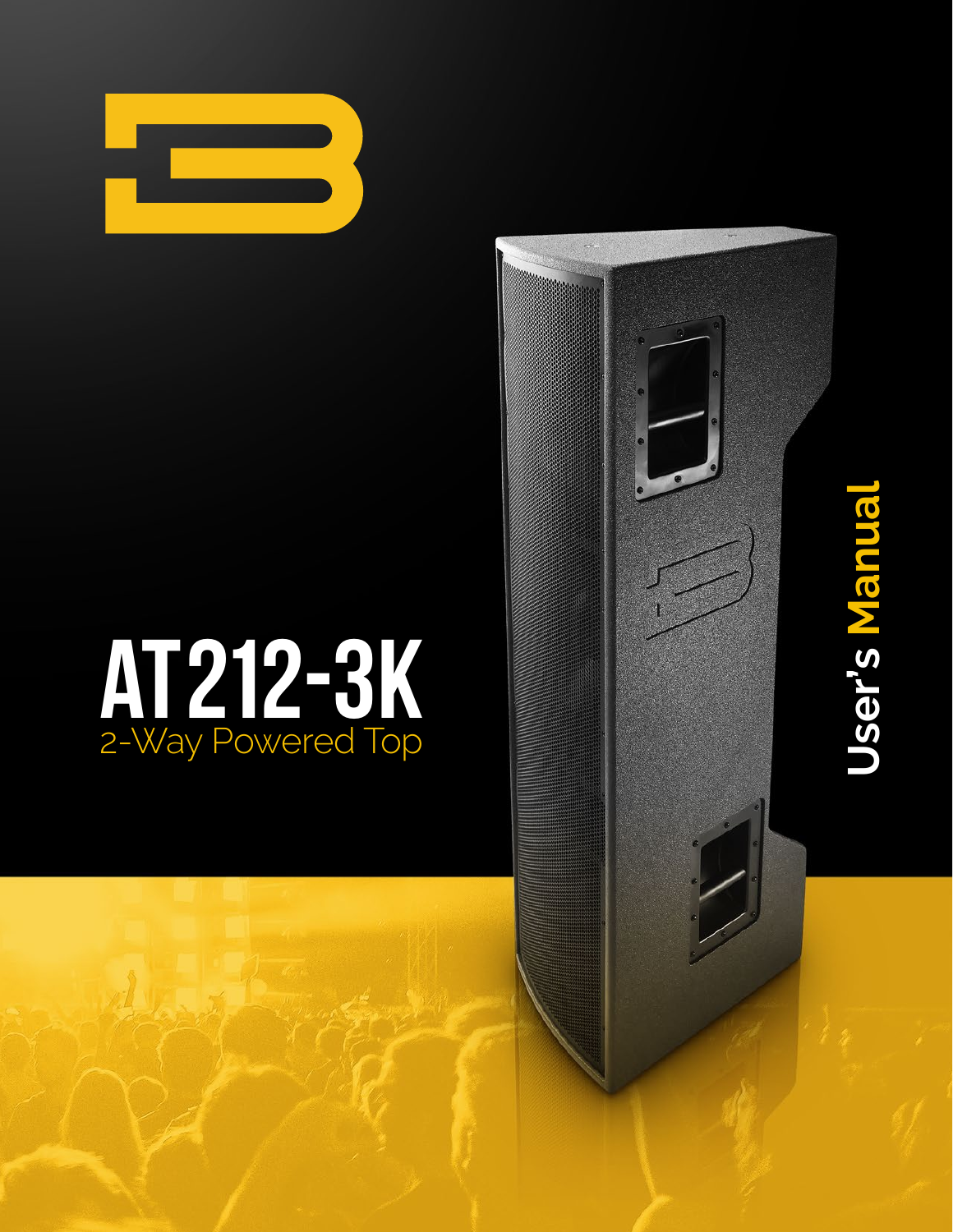

## **Table of Contents**

| <b>Photos</b>                | 2 |
|------------------------------|---|
| <b>Description</b>           | 3 |
| <b>Specifications</b>        | 4 |
| <b>Setup Instructions</b>    | 5 |
| <b>Controls</b>              | 5 |
| <b>Preset Functions</b>      | 5 |
| Troubleshooting              | 6 |
| <b>Safety Information</b>    |   |
| Warranty                     | 7 |
| <b>FCC Compliance Notice</b> | 8 |
|                              |   |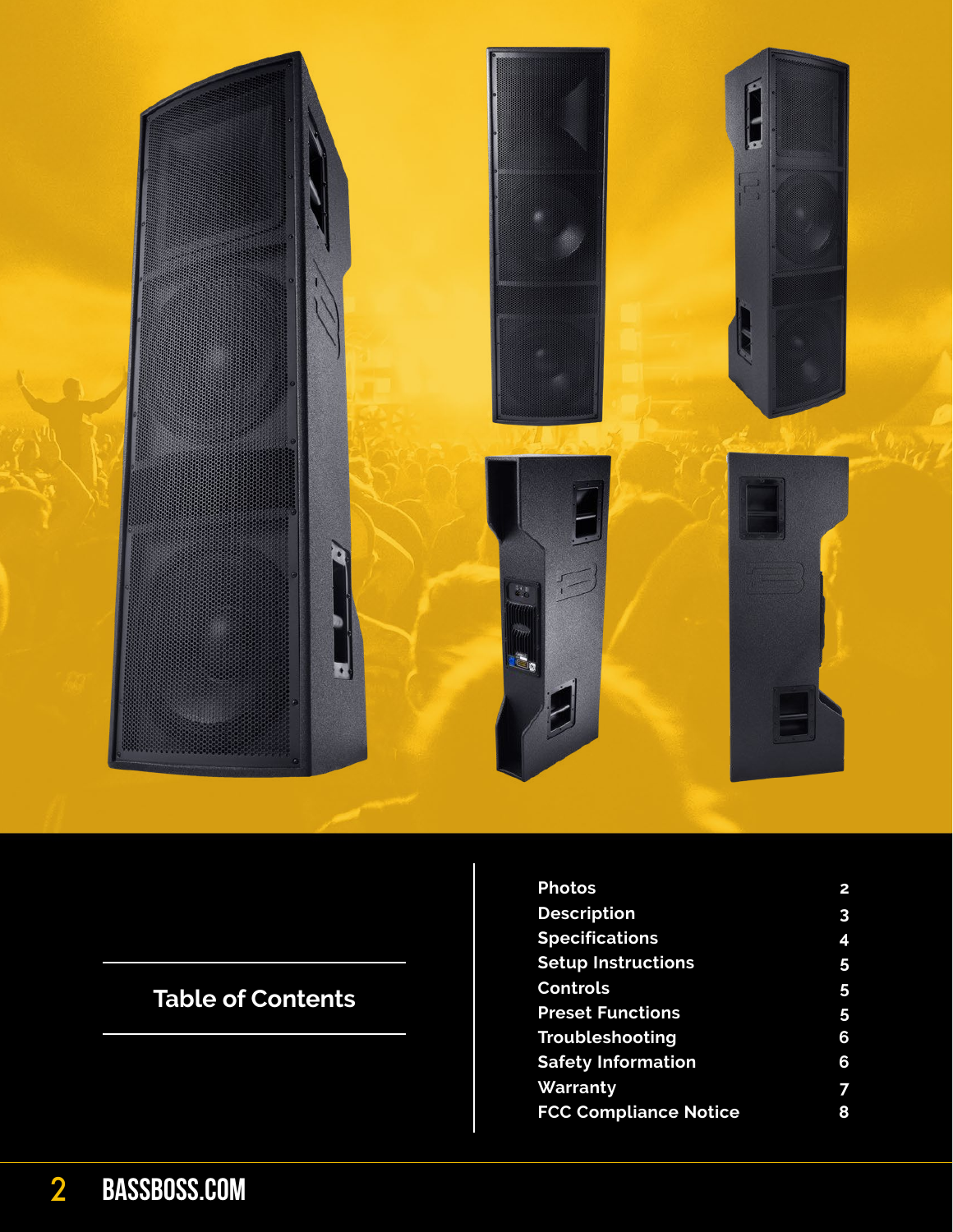

Light Weight for Easy Set-Up and Transport o-

Wide Coverage Rotatable Horn o-

## **Description:**

**The AT212-3K Attuned Top is a 2-way, self-powered, bi-amplified loudspeaker for short to medium distance coverage. Simple to use, with high output, smooth sound and natural musical character. The light weight, power and efficiency of the AT212-3K make it ideal for providers who want to deliver high output but prefer not to move heavy cabinets.**

**Intended for use with a subwoofer system to complete a 3-way active full-range system.** The AT212-3K has a tall, slim design allows the HF horn to stand above crowds when the cabinet is stacked on subwoofers and the light weight of the cabinet makes stacking easy for one person. One-man set up of a substantial system is made easy because the AT212-3K cabinets weigh only 89 lbs.

**The AT212-3K is a 2-Way active, powered and processed mid-high loudspeaker.** At only 89 lbs it is particularly well suited to applications where light weight is required. One-person set-up of a substantial system is easy and quick.

**The cabinet is built of 15mm Baltic Birch plywood**. It features an 18mm baffle, with dado joinery, 4 steel bar handles, and a 15 degree side angle trapezoid shape. The cabinet features 5 handles and 8 fly points, with 80 x 60 degree rotatable coverage for multiple applications including ground stack and horizontal or vertical flying.

**Weatherized versions are available for outdoor installations.** Rack-mounted amplification and waterproof input connections along with a fiberglass underlaid finish, silicone sealed gaskets, stainless steel grill and hardware and a hydrophobic grill cloth are optional.

**The cones are waterproofed to protect them from accidental exposure to moisture such as rain or spilled beverages.** Waterproofed woofer cones are included in all BASSBOSS loudspeakers. Weather resistant, IP rated amplifiers are available for applications where rain might be encountered, and fully weatherized RP (Rack Powered) versions are available for outdoor installations. The optional weatherized and weather resistant loudspeakers have the same components and outstanding acoustical performance as the standard versions.

**The AT212-3K cabinets can be combined in arrays of 3 or more cabinets.** The horn can be rotated and the boxes packed side-byside to form arrays that cover 90, 120, 150, 180 degrees and more.

**BASSBOSS cabinets are hand-built in the USA. The cabinet is built from 18 and 15mm Baltic Birch plywood.** It features an 18mm baffle, top and bottom, with 15mm sides and braces, all assembled with dado joinery and advanced, composite adhesives. The cabinet includes 4 steel bar-handles and fly points. The rotatable HF horn provides 80 x 60 degree coverage for multiple applications including ground stack and horizontal or vertical flying. A 30-degree long-throw horn is available as an option for large arrays.

**Created to stand up to intense usage**. The cabinet is finished in an extremely rugged, black polyurethane coating. Drivers are protected by a black powder coated, perforated steel grill, and the amp is recessed into the back of the cabinet for protection from damage in transit.

**The amplifier consists of 2 channels with a total of 3,000W.** The amplifier features extremely high dynamic power capacity, with 150 Volts peak output per channel, along with high damping of >10000:1 Efficient, PFC power supply and class D output topology.

**Exceptional dynamic resolution and detail along with precise control.** It offers low current draw and light weight relative to the output capacity.

**All the processing necessary for linear frequency response and phase coherent operation are pre-programmed into the DSP.** With the comprehensive processing built in, BASSBOSS loudspeakers provide the ease of plug-and-play operation and the peace of mind that comes from knowing that the multiple limiter systems make to system virtually indestructible.

**The AT212-3K is a vented cabinet that features two 12" woofers and a 1.4" throat, horn-loaded compression driver.** The woofers feature 4" voice coils, Neodymium magnets, cast aluminum baskets and ultra-light carbon-impregnated cones. The compression driver also features a Neodymium motor structure with a 2.5" voice coil diaphragm.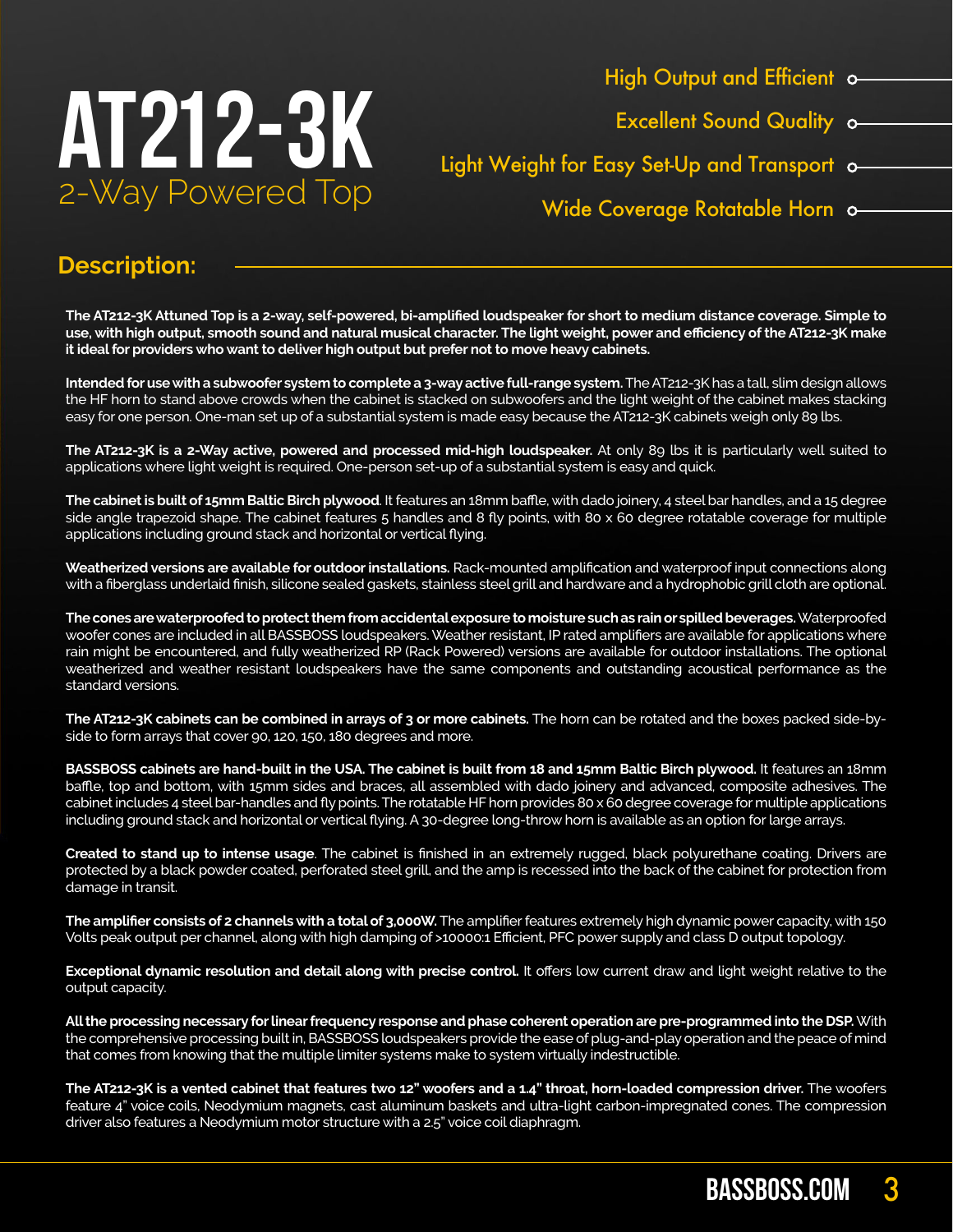# AT212-3K<sup>2-Way Powered Top</sup>

## **Acoustical**

| Frequency Response (±3 dB):      |  |
|----------------------------------|--|
| Sensitivity:                     |  |
| <b>Maximum Sustained Output:</b> |  |
| Max SPL (Peak)*                  |  |
| Nominal Dispersion ('H x 'V):    |  |

**Maximum Sustained Output: 136 dB Max SPL (Peak)\* 139 dB**

**Nominal Dispersion (°H x °V): 80 x 60, rotatable to 60 x 80**

## **Electrical**

**Loudspeaker Description: Full Range 2-way Active Vented, 80 x 60 degree (rotatable) coverage for multiple applications: ground stack and horizontal or vertical flying Frequency Response (±3 dB): 45 – 18,000 Hz Sensitivity: LF: 107dB; HF:107dB**

**Amplification: 3000 Watt Two Channel Powersoft Class D Processing: Integrated comprehensive including high-pass, low-pass, parametric EQ, phase alignment and limiting Electrical Connectors: Neutrik PowerCON in and through Voltage Operating Range: 90-250V. Auto-sensing, auto-switching, PFC universal power supply Current Draw, Nominal: 3.6A @ 120 Volts; 2A @ 220 Volts, (typical, 1/8 max power) Signal Input Connector: XLR-F Signal Output Connector: XLR-M pass-through**

## **Physical**

| <b>Cabinet Construction:</b>          | 18 mm Baltic Birch plywood, 15mm braced sides, dado joinery, 4 steel bar handles,                                               |
|---------------------------------------|---------------------------------------------------------------------------------------------------------------------------------|
|                                       | 30 degree trapezoid                                                                                                             |
| <b>Enclosure Type:</b>                | 2-way, Active, Full Range. Direct radiating vented LF section, horn-loaded HF section                                           |
| <b>Transducers, LF:</b>               | 2 x 12" diameter (300 mm) neodymium motor woofer with 3.5" (89 mm) voice coils, waterproof cones                                |
| <b>Transducer, HF:</b>                | 1 x 1.4" exit, 2.5" (63.5 mm) diameter voice coil compression driver mounted to an 80 by 60 degree<br>constant directivity horn |
| Dimensions (HxWxD):                   | 47.75 in. x 14.3 in. front (5.3 in. rear) x 17.75 in. (121.28 cm x 36.32 cm [13.462 cm rear] x 45.08 cm)                        |
| Net Weight:                           | 89 lbs. (40 kg)                                                                                                                 |
| <b>Shipping Weight:</b>               | 99 lbs. (45 kg)                                                                                                                 |
| <b>Exterior Finish, Touring:</b>      | Weatherproof bonded high-pressure polyurethane                                                                                  |
| <b>Exterior Finish, Installation:</b> | <b>Textured Epoxy Paint, Black or White</b>                                                                                     |
| <b>Exterior Finish, Weatherized:</b>  | Fiberglass underlaid UV treated bonded high-pressure polyurethane with silicone seals and                                       |
|                                       | stainless steel grill                                                                                                           |
| Grill:                                | Perforated, powder-coated steel                                                                                                 |

## **Optional**

| Four $x$ $3/8$ " – 16 TPI on centerline top and bottom |
|--------------------------------------------------------|
| Allows arrays of cabinets to be flown from two points  |
| For use when flying cabinets horizontally              |
| For use when flying cabinets vertically                |
| Heavy-duty padded nylon transport covers               |
| Suitable for permanent outdoor installations           |
| bassboss.com/at212                                     |
|                                                        |

'Peak output is calculated using "industry standard" techniques. These calculation methods create theoretical specifications that are inflated over what can actually be<br>achieved. BASSBOSS real world output specifications a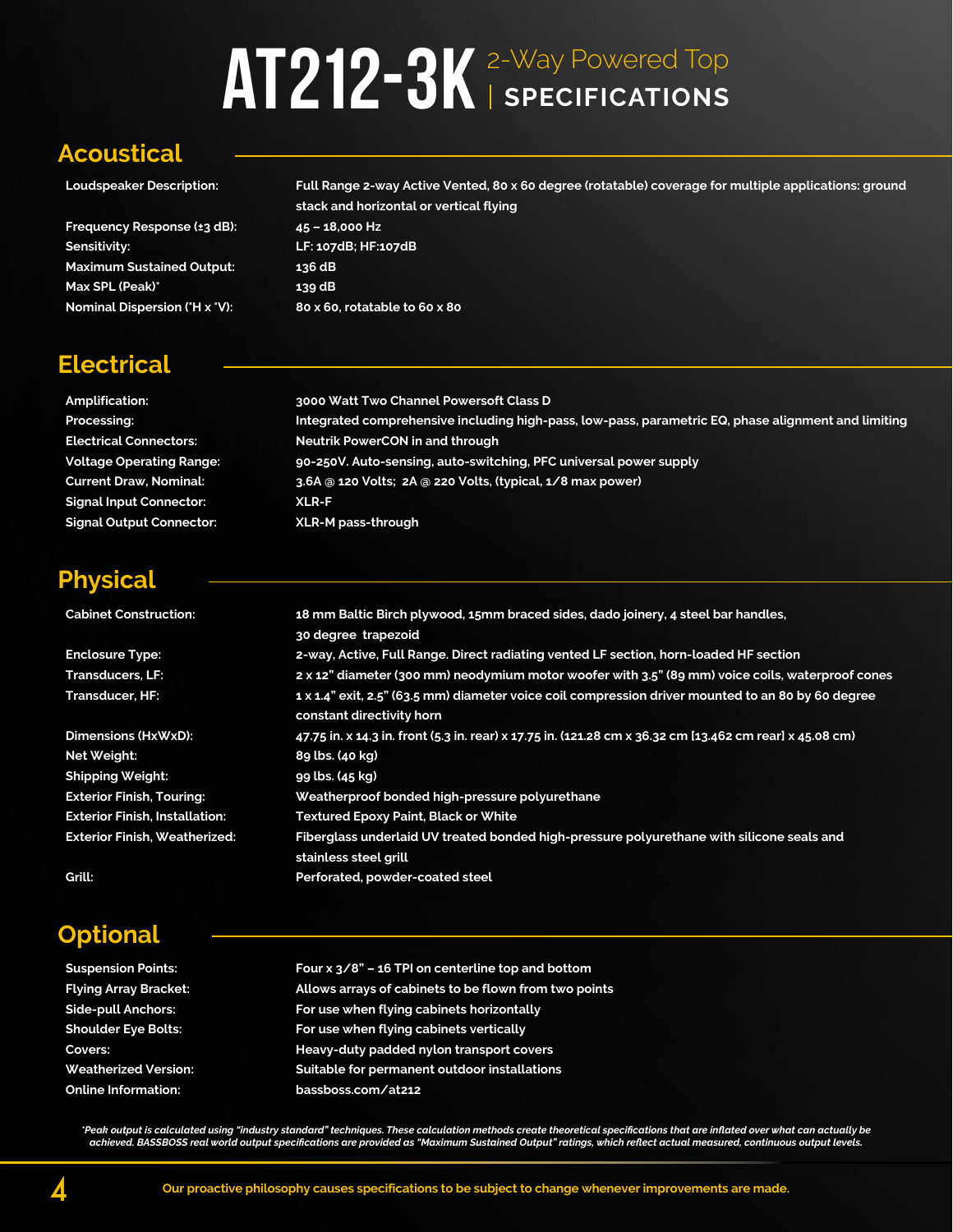## **Setup Instructions:**

- **1. Place loudspeaker in the desired location. Ensure that it is secure and stable.**
- **2. Rotate the input attenuator knob counter-clockwise to the lowest setting.**
- **3. Connect signal via the XLR input jack.**
- **4. Connect the amplifier module's power supply cord using the blue PowerCON connectors. To insert, align the indexing tabs on the PowerCON connector, insert into socket and rotate clockwise until the latch catches.**
- **5. Connect the electrical plug to a power source. Check that the "Ready" LED is illuminated.**
- **6. Select the desired preset via the PRESET SELECT button.**
- **7. Rotate the input attenuator clockwise to achieve the desired sound level.**

### **Controls:**

**Preset Select:** The AT212-3K compact full-range loudspeaker's DSP is equipped with 4 presets. All four presets contain limiter settings to ensure safe operation. The presets are accessed via the preset select button on the amplifier interface, between the XLR input and output connectors. When the button is pressed, each preset loads in sequence, from 1 to 4, and then cycling back to 1. A green LED indicates the active preset.

**Gain:** The level knob provides a range of control from OFF to +12dB within each preset.

#### **Indicators:**

**Ready** - **Green LED** - Indicates that the amplifier has power and is operational.

**Signal** - **Green LED** - Indicates the presence of signal reaching the amplifier inputs.

**Temp** - **Amber LED** - Indicates the amplifier is actively reducing level to prevent overheating.

**Limit** - **Red LED** - Flashing - Indicates that the loudspeaker is being overdriven.

**Limit** - **Red LED** - Solid or rapid blinking - Indicates amplifier is in protect mode.

## **Preset Functions:**

**Preset 1: Stand-alone Full-Range Operation. 45Hz high-pass filter. Recommended for use when no sub is available. Peak output is restricted to prevent low frequencies damaging the loudspeaker.**

**Preset 2: Intermediate Stand-Alone setting, 60Hz high-pass. Recommended for use with a single sub or when subwoofers are separated from the AT212-3Ks, such as when subs are center-placed.**

**Preset 3: Intermediate High-Output setting. 75Hz high-pass. Recommended for use when single subwoofers are colocated with the AT212-3Ks, such as if the AT212-3Ks are on a speaker pole above a subwoofer or on a tripod adjacent to a subwoofer.**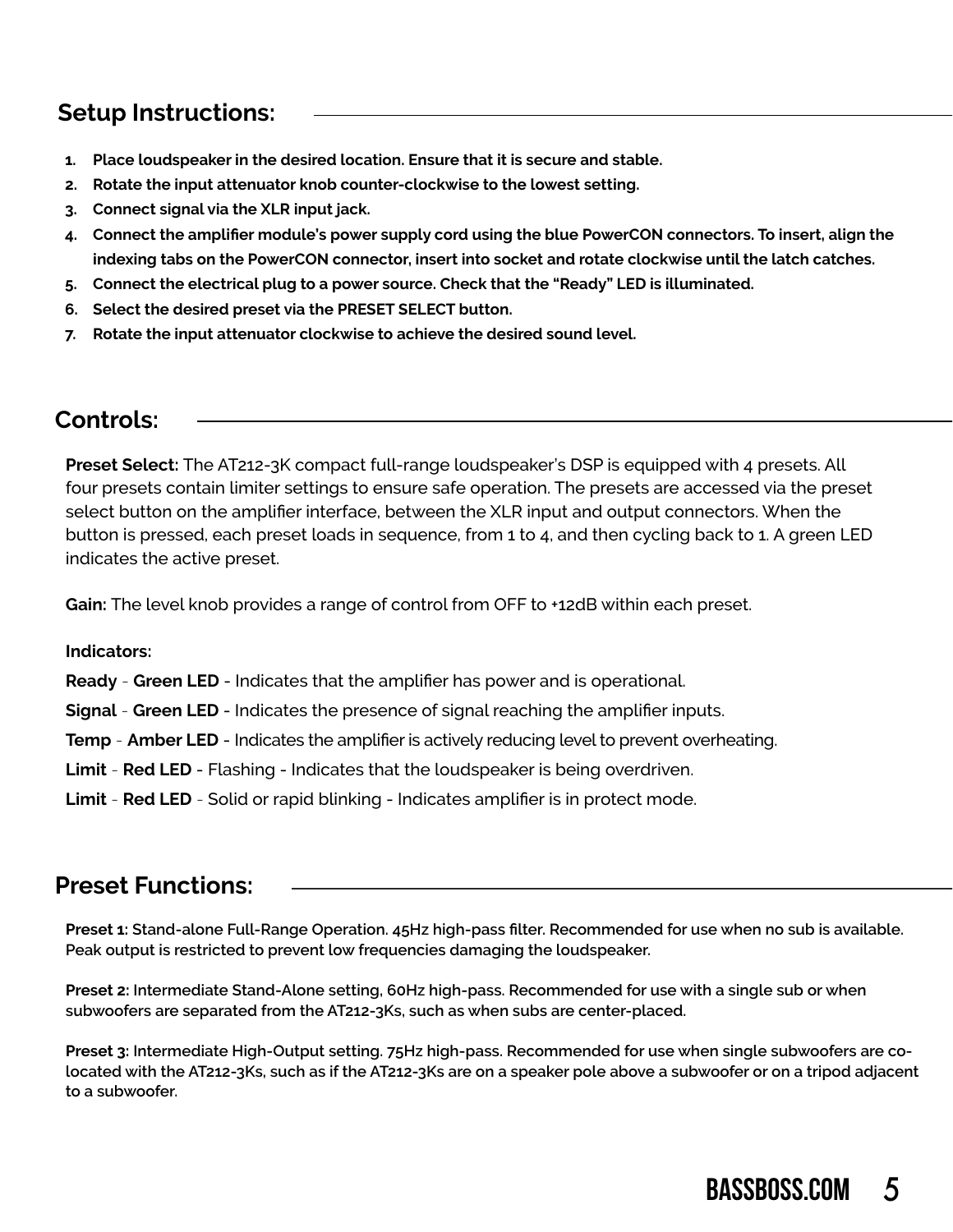**Preset 4: Maximum SPL Setting, 90Hz high-pass. Recommended for use when outdoors, in larger venues and/or when multiple or larger subwoofers are co-located with the AT212-3Ks.** 

#### **Presets 2, 3 and 4 allow the AT212-3Ks to be combined with various subwoofer configurations and allow the sound to be tailored to different environments. It is recommended to listen to the appropriate presets in each new setting and choose the one that works best in that environment.**

**System Setup Addendum:** When connecting multiple BASSBOSS loudspeakers in a system, signal can be passed through from one powered loudspeaker to another using balanced, shielded XLR cables. No processing is applied to the signal as it passes through from the input to the output connectors in each loudspeaker. Signal can be routed in any sequence because each loudspeaker receives a full-range signal and applies the necessary processing in order to operate as part of the overall system. It is recommended to run signal to the nearest box first and patch to the next nearest box in sequence.

## **Troubleshooting:**

**If after following the above instructions for setup you have no output from the loudspeakers, please check the following:**

#### **Verify that the green power (PWR) LED is on. If not, check the following:**

- **1.** Is the power cord plugged into a live outlet?
- **2.** Is the Neutrik PowerCON connector rotated into the locked position?

#### **If the power LED is on, check the following:**

#### **Is the green "signal present" LED (SIG) illuminating? If not:**

- **1.** Is the signal cable connected to the input?
- **2.** Is the signal cable connected to an operating output at the other end?
- **3.** Is the signal flowing to the input? Check the integrity of the cable.

## **Safety Information:**

#### **Important information regarding safety and the use of your loudspeakers:**

Never stand in the immediate vicinity of loudspeakers driven at a high level. Professional loudspeaker systems are capable of causing a sound pressure level detrimental to human health. Seemingly non-critical sound levels (from approx. 95 dB SPL) can cause hearing damage if people are exposed to it over a long period. To prevent potentially dangerous exposure to high levels of acoustic pressure, anyone who is exposed to these levels should use adequate protection devices.

When a transducer capable of producing high sound levels is being used, it is therefore necessary to wear ear plugs or protective earphones.

#### **See the manual technical specifications to know the maximum sound pressure level.**

- In order to prevent accidents when setting up the loudspeakers or loudspeaker stands, make sure they are standing on a firm surface.
- Ensure that all additional hardware, fixings and fasteners used for installation or mobile deployment are of an appropriate size and load safety factor.
- Pay attention to the manufacturers' instructions and to the relevant safety guidelines. Regularly check the loudspeaker housings and accessories for visible signs of wear and tear, and replace them when necessary.
- Regularly check all load bearing bolts in the mounting devices.

## 6 **bassboss.com bassboss.com**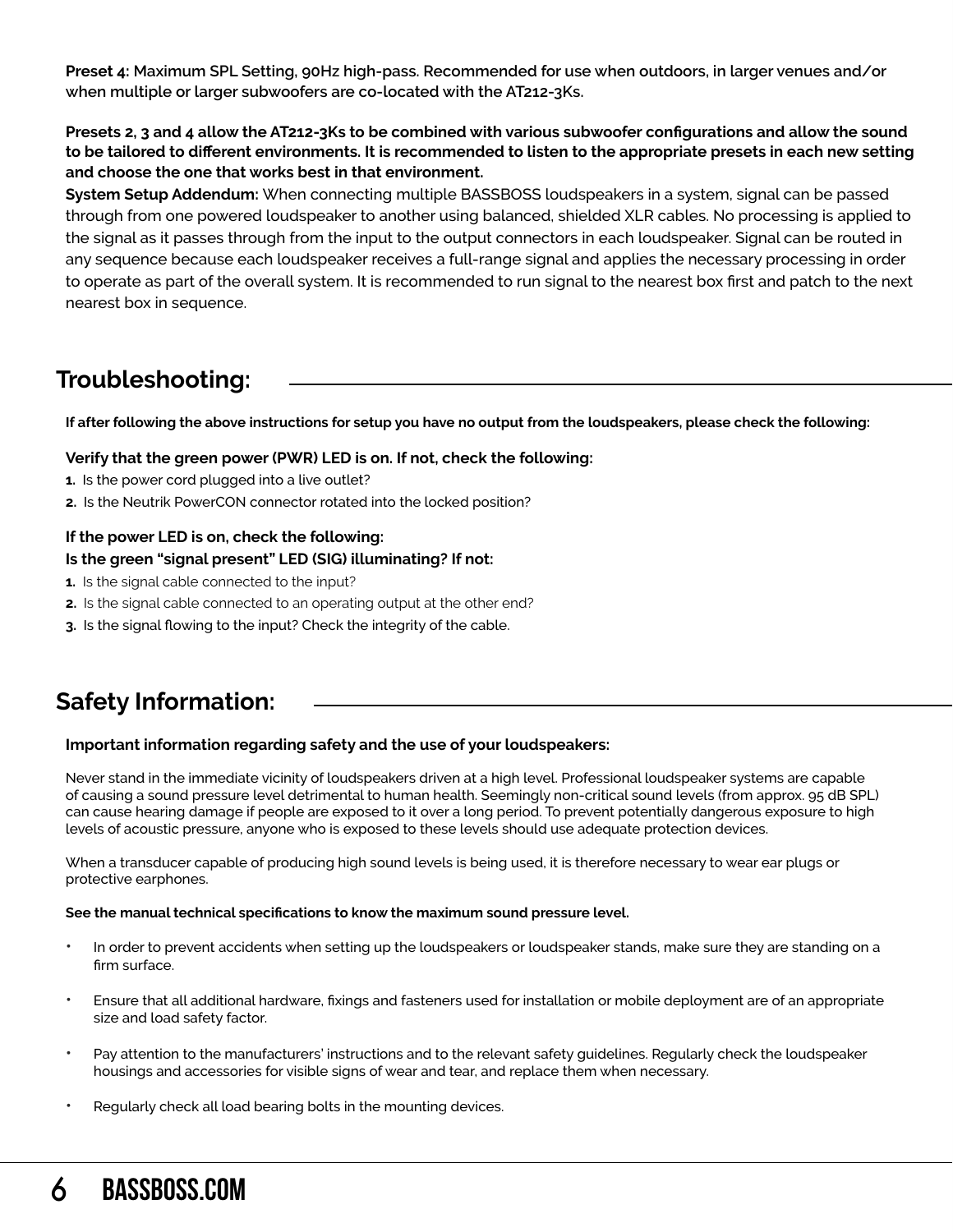**Caution:** Loudspeakers produce a static magnetic field even if they are not connected or are not in use. Therefore make sure when erecting and transporting loudspeakers that they are nowhere near equipment and objects which may be impaired or damaged by an external magnetic field. A distance of 3 feet (1m) should be maintained between loudspeakers and sensitive equipment such as CRT monitors or magnetic storage media.

Never attempt to carry out any operations, modifications or repairs that are not expressly described in this manual.

Contact **BASSBOSS** support if the product is not functioning properly. Do not attempt to repair the product - We can help!

**BASSBOSS** strongly recommends this product be installed by a qualified, professional installer who can ensure correct installation and certify that it is installed in compliance with the regulations in force.

The entire audio system must comply with the current local standards and regulations regarding electrical systems.

## **Important Notes:**

**To prevent the occurrence of noise on signal cables, use shielded cables only. Avoid routing signal cables close to equipment that produces high-intensity electromagnetic fields such as transformers, power cables and loudspeaker wires. Do not coil excess power cable. Do not coil or wrap power cables and signal cables together.**

#### Thanks for joining the BASSBOSS Family!

**WARRANTY INFORMATION –** Our fully-transferable warranty covers all BASSBOSS products.

#### **STANDARD CABINET WARRANTY**

**BASSBOSS** loudspeaker cabinet integrity, including all joinery, fasteners, handles and wood, is warranted against defects in materials and workmanship for a period of six (6) years from the date of purchase. This warranty does not cover items that are intended to wear and can be replaced if worn or damaged. Examples of items not covered by this warranty are cabinet feet, grills and the finish or coating applied to the cabinet.

#### **ENHANCED COMPONENT WARRANTY**

**BASSBOSS** amplifiers and electronic components are covered against failures due to defects in materials and/or workmanship for a period of three years from the date of purchase.

#### **NO WORRIES WOOFER WARRANTY**

Transducers, including burned or open voice coils in subwoofers, are covered for two years from the date of purchase.

#### **OUR SUPPORT**

It is our goal to provide trouble-free loudspeakers. That objective begins as part of the design phase and continues on through to any service you may require. In order to be able to provide the lowest possible failure rate, the best possible warranty service and the fastest turn-around time, we request that you contact us immediately if you notice any problem with your system, and before you attempt any repairs. We can provide the best and fastest solution if we know the details of the problem before any repair attempts are made. Often **BASSBOSS** technicians can troubleshoot problems that may arise and no repair or further service will be necessary. Warranty support is a service, and part of that service includes helping you prevent failures and minimize repair and shipping costs. Please do not ship products without first obtaining a return authorization number by calling (855) 822-7770 toll-free or by emailing support@BASSBOSS.com. **BASSBOSS** service technicians will provide assistance and instructions on shipping and packaging requirements specific to your service needs.

#### **WARRANTY LIMITATIONS**

During the warranty period, if your loudspeaker malfunctions or fails due to any defect in components or manufacturing, the failed parts will be repaired or replaced. This warranty does not extend to damage resulting from improper installation, misuse, neglect or abuse. Warranty coverage and eligibility will be determined upon inspection by **BASSBOSS** personnel. This warranty does not cover labor other than that authorized and performed by **BASSBOSS** personnel. Service will be performed upon the return of the failed unit, together with its original sales receipt or other proof of purchase, to BASSBOSS or an Authorized Service Facility. Purchaser is responsible for all costs of shipping and handling. Cosmetic damage is specifically excluded from this warranty. This warranty is rendered void if service, repairs and/or modifications are attempted or made by anyone not specifically authorized by **BASSBOSS** to perform said services. Please contact **BASSBOSS** or your local **BASSBOSS** dealer before attempting any repairs and before shipping parts in for service. This warranty gives you specific legal rights, and you may also have other rights, which vary from state to state. For more information concerning **BASSBOSS** service and warranty policies please contact us at (855) 822-7770 toll-free.

#### **EXPORT WARRANTY**

**BASSBOSS** products can be purchased worldwide. In countries without local **BASSBOSS** distributors, product requiring service must be shipped back to the US for warranty repairs. In most cases, the entire cabinet will not need to be shipped. Generally only the individual affected parts will need to be shipped to the factory for servicing. Please contact BASSBOSS before attempting any repairs and before shipping parts in for service.

#### **SHIPPING AND PACKAGING**

Please package your returns safely and securely. **BASSBOSS** does not cover damage that occurs in transit. Freight insurance is recommended.